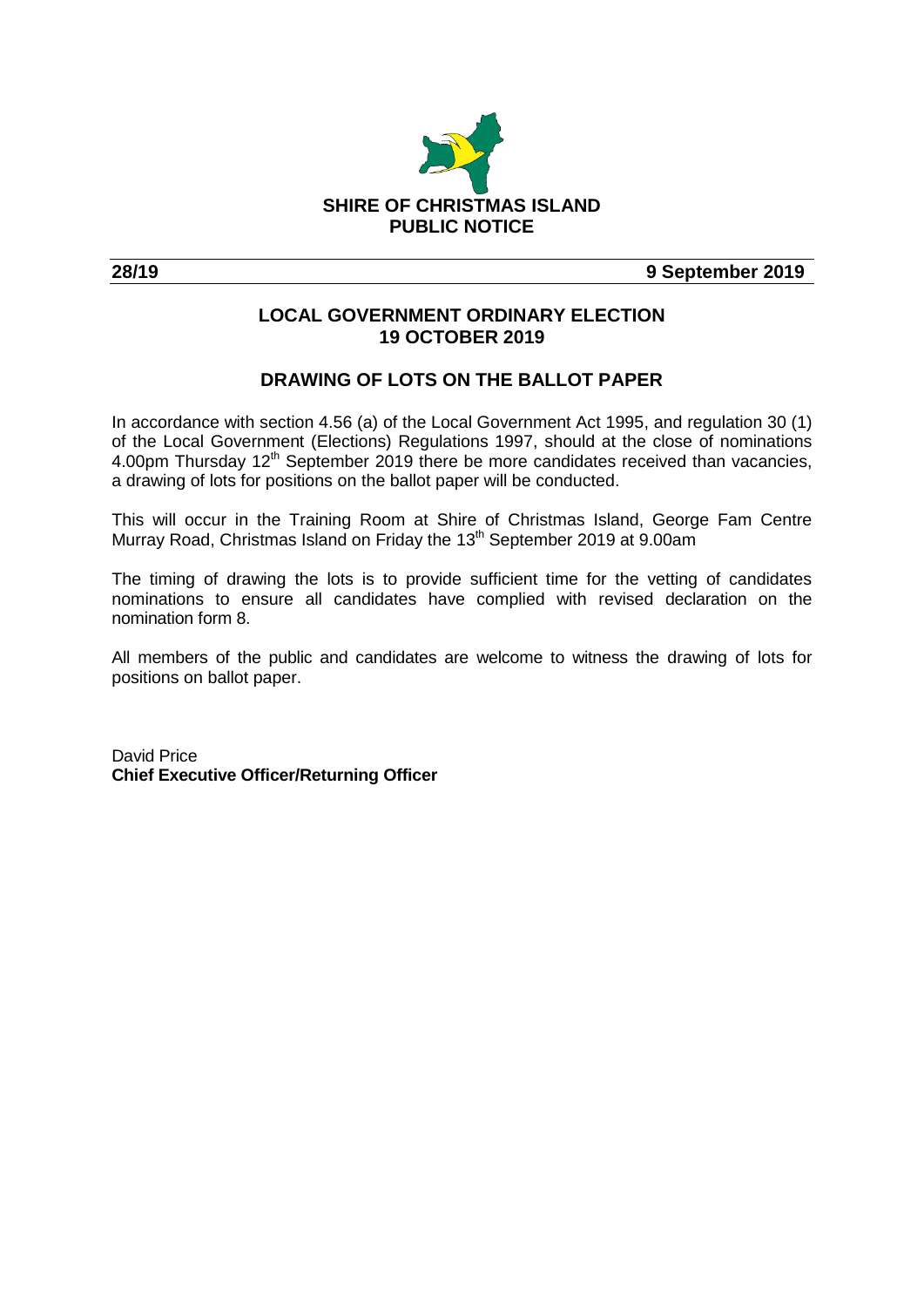

## **28/19 2019年9月9日**

# 地方政府一般选举 2019年10月19日

# 抽签以定位候选人排序

根据1995年"地方政府法"第4.56(a)节和"1997年地方政府(选举)条例"第30(1)条, 如果于2019年9月12日(星期四)下午4点提名活动结束时所收到的候选人数多于职位空缺数量 ,本会将举行抽签仪式以定位候选人排序 。

该仪式将于2019年9月13日(星期五)上午9点,在位于圣诞岛郡美利道(Murray Road)的乔治番中心(George Fam Centre)内的圣诞岛培训室举行。

为了确保所有候选人都遵守位于第8提名表格中所列下的修订声明,本会特意安排足够的时间 来审核候选人提名。

欢迎所有公众人士及候选人见证抽签仪式。

David Price 首席执行官**/**选举主任